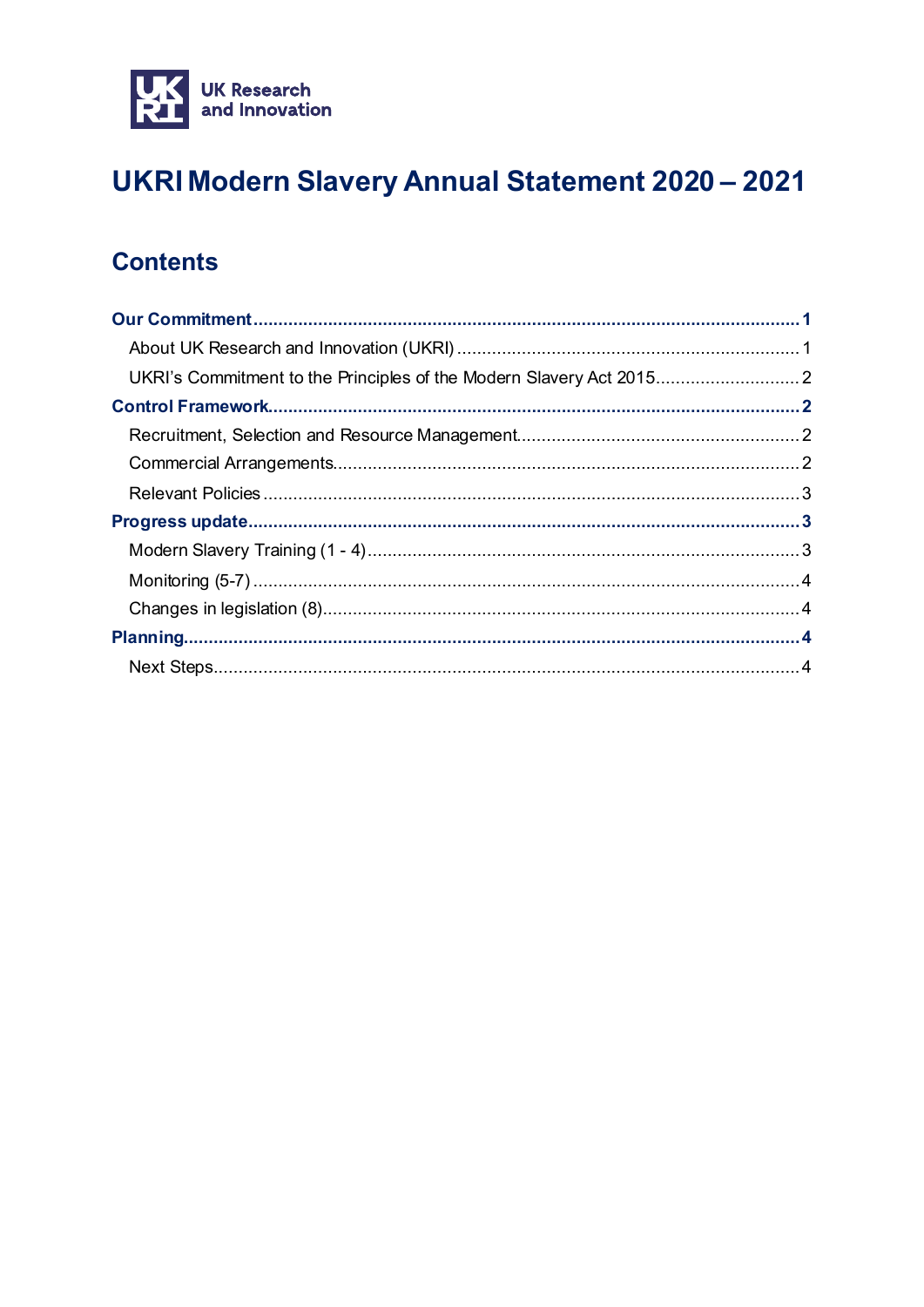

# <span id="page-1-0"></span>**Our Commitment**

### <span id="page-1-1"></span>**About UK Research and Innovation (UKRI)**

Launched in April 2018, UKRI is a non-departmental public body sponsored by the Department for Business, Energy and Industrial Strategy (BEIS). Our organisation brings together the seven disciplinary research councils, Research England, which is responsible for supporting research and knowledge exchange at higher education institutions in England, and the UK's innovation agency, Innovate UK.

Our vision is for an outstanding research and innovation system in the UK that gives everyone the opportunity to contribute and to benefit, enriching lives locally, nationally and internationally. Research and innovation improve our lives and increase prosperity by creating knowledge that enables us to understand ourselves and the world around us, empowering us to tackle the many challenges we face as individuals and as communities, nationally and globally. We work with partners to shape a dynamic, diverse and inclusive system of research and innovation in the UK that is an integral part of society

Our mission is to convene, catalyse and invest in close collaboration with others to build a thriving inclusive research and innovation system that connects discovery to prosperity and public good. We bring together nine organisations with great depth and breadth of expertise, allowing us to connect research communities, institutions, businesses and wider society, in the UK and around the world. This combination enables us to work across the whole research and innovation system, informed by our networks and expertise. As the UK's largest public funder of research and innovation it is our responsibility to ensure the health of the system as a whole, now and in the future. As a steward of this system, we will work together with many other actors. These include our close partners at the heart of the research and innovation system such as Higher Education Institutions and institutes, innovative businesses, investors, not-for-profit organisations and policy makers, and a wider set of partners such as those in the education system and civil society. We will fulfil our stewardship role through the ways in which we catalyse, convene, incentivise, invest in and conduct research and innovation.

In pursuing our vision and mission, we will continue to harness the depth and breadth of our councils' expertise and engagement, working with partners right across the research and innovation system to facilitate the movement of people and ideas through the system. Together, we will deliver the Government's ambitions of a world class research and innovation sector that is at the heart of the UK's economic and social fabric for decades to come.

We are an independent organisation with a strong voice for research and innovation, both to government and internationally. We are principally funded through the Science Budget (through BEIS) and supported and challenged by an independent chair and board. This statement covers the activities of UKRI, consisting of over 7,200 employees based in the UK, and colleagues seconded to overseas postings hosted by the Foreign and Commonwealth Office and other stakeholders.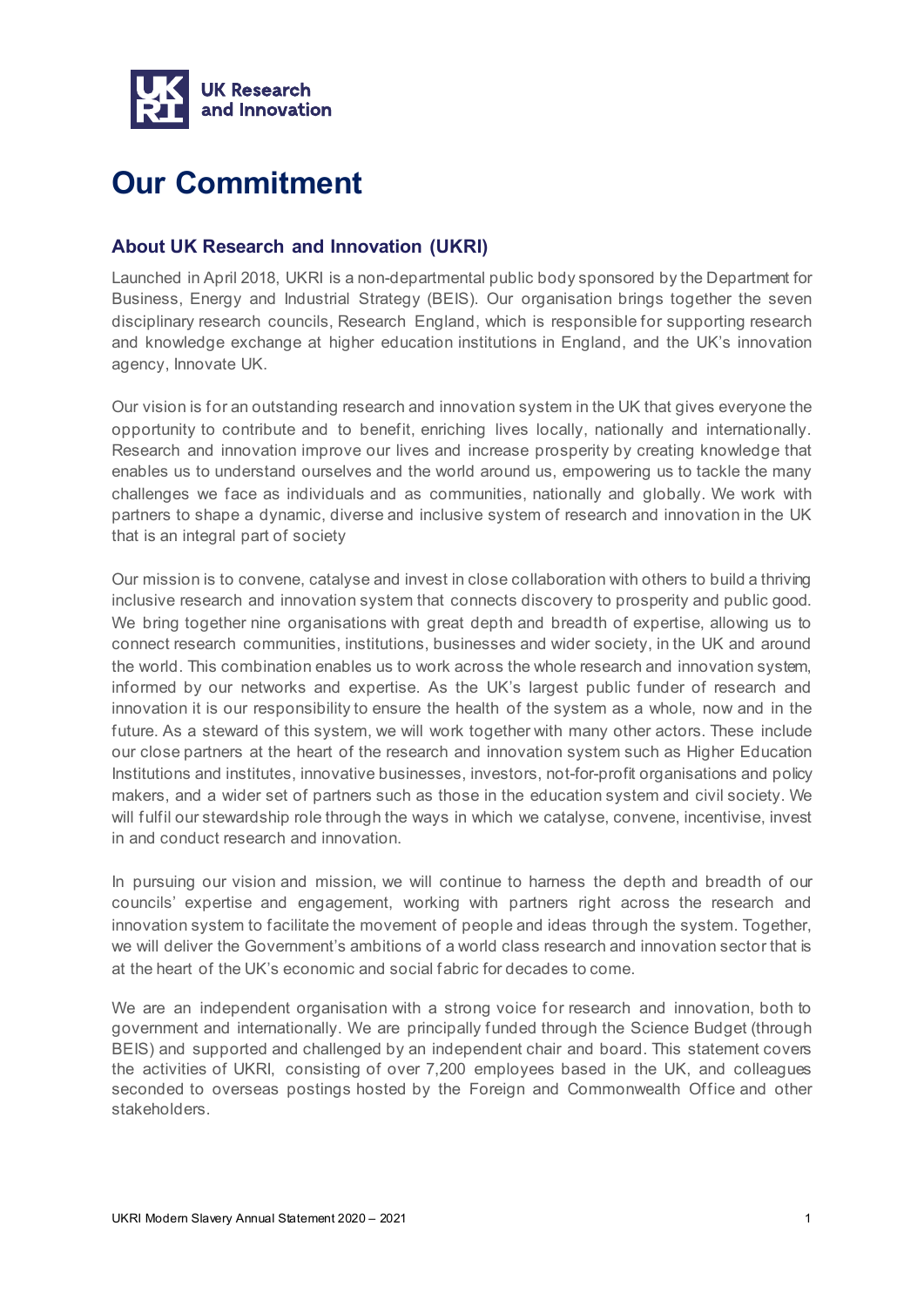

### <span id="page-2-0"></span>**UKRI's Commitment to the Principles of the Modern Slavery Act 2015**

Modern slavery is a crime and a violation of fundamental human rights. It takes various forms which deprive a person of their liberty in order to exploit them for personal or commercial gain; such as slavery, servitude, human trafficking and forced and compulsory labour. UKRI is committed to the principles of the Modern Slavery Act 2015 and the abolition of modern slavery and human trafficking.

## <span id="page-2-1"></span>**Control Framework**

### <span id="page-2-2"></span>**Recruitment, Selection and Resource Management**

Our recruitment processes are designed and managed to ensure that all prospective employees are legally entitled to work in the UK via our Baseline Personal Security Standard (BPSS) process, which consists of verification made up of the following 4 parts (RICE), we obtain assurance on:

- Right to work Nationality and Immigration Status (including an entitlement to undertake the work in question)
- Identity ID Data check (electronic identity authentication name, address, aliases, links, accounts, etc.)
- Criminal Records Search for unspent convictions only (Basic Disclosure)
- Employment history check Confirmation of past 3 years employment (minimum) history / activity

Furthermore, UKRI has a rigorous suite of policies and a confidential Employee Assistance Programme all of which are designed to support and safeguard our employees.

### <span id="page-2-3"></span>**Commercial Arrangements**

We are committed to ensuring transparency within our business and supply chain; and ensuring our approach to tackling modern slavery and human trafficking is consistent with our disclosure obligations under the Modern Slavery Act 2015. We endorse the implementation and promotion of ethical business practices to protect our staff from abuse and exploitation and expect the same high standards from all our contractors, suppliers and other business partners. As part of our contracting processes we include specific prohibitions against the use of forced, compulsory or trafficked labour, or anyone held in slavery or servitude, whether adults or children. We expect that our suppliers will hold their own suppliers to the same high standards.

UKRI's procurement for goods and services is provided by a  $3<sup>rd</sup>$  party provider, UK Shared Business Services (UK SBS) Ltd. Our supply chain is extensive, and we procure goods and services from a wide range of suppliers. UK SBS have published their statement on Slavery & Human Trafficking which includes their mechanisms for guarding against modern slavery in their client's supply chains. This statement is published on the UK SBS website. Modern Slavery is also appropriately considered at all stages of the procurement and contracting lifecycle, and not just as a pre-qualification criteria.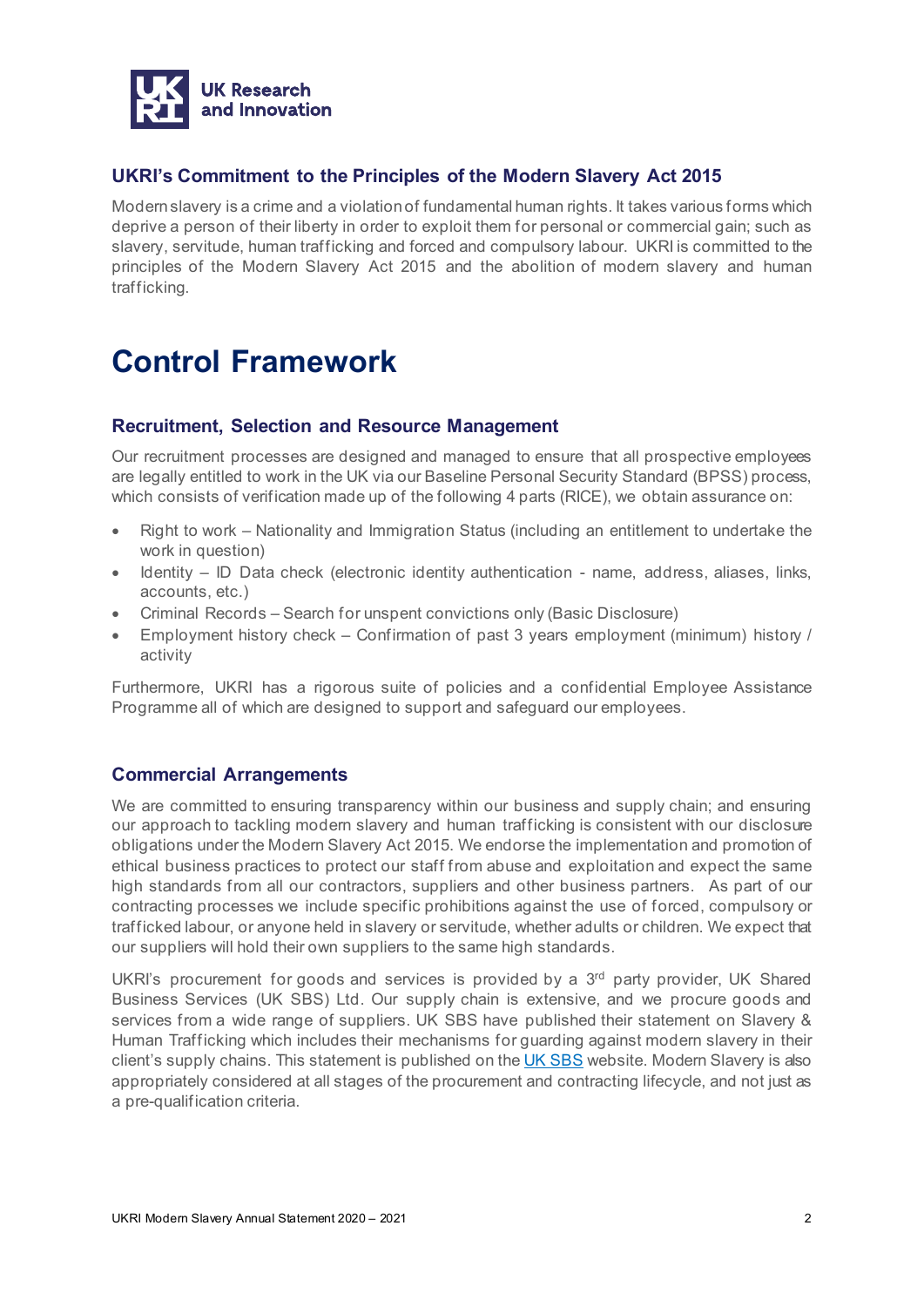

### <span id="page-3-0"></span>**Relevant Policies**

UKRI operates a series of policies to mitigate the risk of modern slavery and outlines the steps taken to prevent slavery and human trafficking in its operations; these include the [Code of Conduct,](https://www.ukri.org/wp-content/uploads/2021/03/UKRI-1503-21-CodeOfConduct-2.pdf) [Whistleblowing-policy](https://www.ukri.org/about-us/work-for-us/our-employment-policies/whistleblowing-policy/) , and the [Managing Performance and Conduct Policy.](https://www.ukri.org/wp-content/uploads/2020/10/UKRI-081020-ManagingPerformanceAndConductPolicy.pdf) UKRI has also published a policy on [Preventing Harm \(Safeguarding\) in Research and Innovation](https://www.ukri.org/about-us/policies-and-standards/preventing-harm-safeguarding-in-research-and-innovation/) and a [Safeguarding Policy](https://www.ukri.org/wp-content/uploads/2020/10/UKRI-081020-SafeguardingPolicy.pdf), which includes International Safeguarding. These policies are accessible to all UKRI staff and the public and are currently being reviewed and modernised.

UKRI's Whistleblowing Policy encourages all its staff, customers and other business partners to report any concerns related to the direct activities, or the supply chains of, the organisation. This includes any circumstances that may give rise to an enhanced risk of slavery or human trafficking. It is designed to provide a simple process for employees and other concerned parties to make disclosures, without fear of retaliation. Employees, customers or other concerned parties can also refer to the UK National Helpline at [www.modernslaveryhelpline.org](https://ukri.sharepoint.com/sites/og_strategy2/Shared%20Documents/Governance/Policies%20-%20restricted/Modern%20Slavery/Annual%20Statement%20FY%202019-20/www.modernslaveryhelpline.org) or call 0800 012 1700.

## <span id="page-3-1"></span>**Progress update**

During 2020-21 UKRI stated that we would undertake the following activities, to be reported on in future Modern Slavery and Trafficking Statements;

- 1. Ensure that Modern Slavery awareness training is completed by all employees who are involved in the procurement of services and products into UKRI.
- 2. Ensure that all senior staff (Band G and above) complete awareness training, and discuss the issues within their teams to raise awareness and assist in the management of risks;
- 3. Focus on the training of key employees working overseas and employees involved in direct engagement with, and research funding to, universities and industry;
- 4. The essential learning framework currently under development will include Modern Slavery Training as one of its key elements;
- 5. Monitor the use of employee grievance mechanisms for any association with modern slavery;
- 6. Monitor procurement activities delivered through our third-party provider UK SBS, and any other third-party providers;
- 7. Monitor the audit process and completion of risk assessments carried out in procurement activity, and;
- 8. Respond to guidance and changes in legislation on Modern Slavery and Human Trafficking in response to the Covid-19 pandemic and leaving the European Union.

#### <span id="page-3-2"></span>**Modern Slavery Training (1 - 4)**

In accordance with the Universal Learning framework (formerly essential learning), UKRI has been developing e-learning modules in-house since January 2021. UKRI Modern and Slavery and Human Trafficking e-learning launched to a further 176 staff in April 2021 has been tailored to ensure employees have a comprehensive understanding of modern slavery and human trafficking. The module also focuses on red flags, risks within our business and supply chain together with providing guidance on what to do if they suspect modern slavery is taking place, and as well as an awareness of risks in organisations benefiting from our funding.

In the 2019/2020 Modern Slavery Statement UKRI reported 75% of employees at Band G and above grades had successfully completed their Modern Slavery Awareness Training by the 1<sup>st</sup>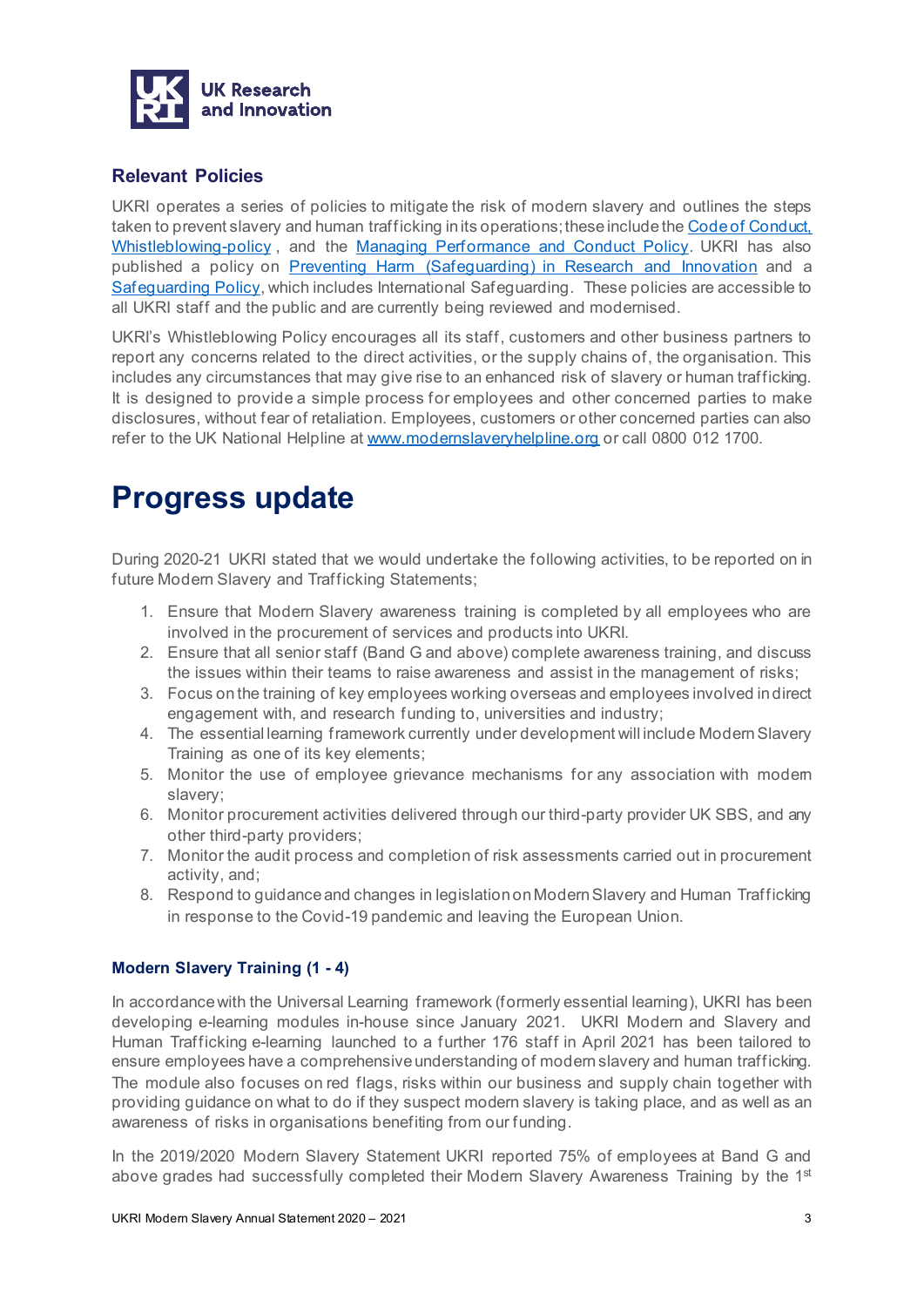

October 2020. UKRI continues working towards 100% completion and has extended the training deadline to 30 May 2021. To date 93% have completed the new training. Additional training will be offered to staff with a greater exposure to modern slavery risks and issues thereafter.

#### <span id="page-4-0"></span>**Monitoring (5-7)**

To date there have been no reports on Modern Slavery and Human Trafficking via Grievance mechanisms. UK SBS are our third-party provider for Common Goods and Services and they adhere to the UKRI Procurement Policy which states our commitment to transparency in the supply chains modern slavery. Recently UKRI's procurement for goods and services has been delivered by an in-house team and shared services provider, UK SBS. Risk assessments on all procurements are carried out when considering all aspects of our policy.

#### <span id="page-4-1"></span>**Changes in legislation (8)**

There have been no significant changes to report on concerning the impact of Covid-19 and leaving the European Union on modern slavery and human trafficking in UKRI. UKRI will continue to publish a Modern Slavery statement in accordance with their legal obligations and responsibility as a public sector organisation.

## <span id="page-4-3"></span><span id="page-4-2"></span>**Planning**

#### **Next Steps**

During 2021-22 UKRI will undertake the following activities, to be reported on in future Modern Slavery and Trafficking Statements;

- Ensure that Modern Slavery and Human trafficking e-Learning training is completed by key employees who are involved in the procurement of services and products into UKRI; employees working overseas; employees involved in direct engagement with, and research funding to, universities and industry;
- Continue to monitor and report on the use of employee grievance mechanisms for any association with modern slavery;
- Continue to monitor procurement activities delivered through our third-party provider, UK SBS, and any other third-party providers;
- Respond to guidance and changes in legislation on Modern Slavery and Human Trafficking in response to the Covid-19 pandemic and leaving the European Union;
- Monitor and evaluate effectiveness of controls designed to mitigate Modern Slavery and Human Trafficking risks, and;
- Participate in the biennial Cross Government data matching exercise and investigate any issues that it identifies;
- Contribute to the UK government Modern slavery registry by adding UKRI's Modern Slavery statement.